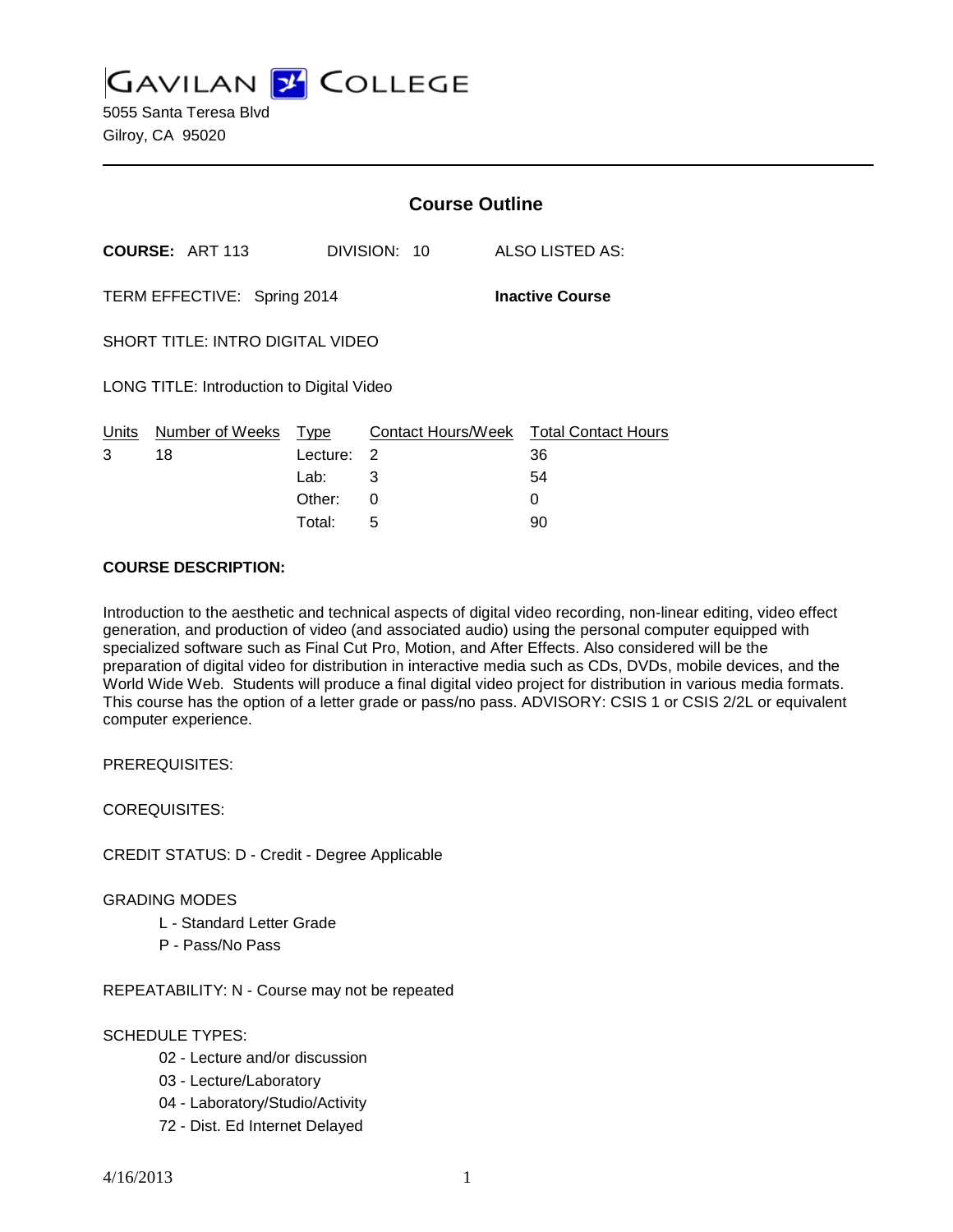### **STUDENT LEARNING OUTCOMES:**

1. Define, then analyze digital video/audio requirements for a multimedia project. Measure: Well written log line and project definition. PLO: core #1, option #2 ILO: COMM 1, 2, 4; COG 1, 2, 4; INFO COM 1, 3; AR 1 GE-LO: A3, A5, A6, A7, A8, A9, C2 Year Assessed: 2011-12

2. Plan the video production using standard preproduction techniques. Measure: Well-written synopsis/treatment and script, plus drawn storyboard. PLO: option #1 ILO: AR1; COMM 5; GE-LO: A3, A7, C1, Year Assessed: 2011-12

3. Understand and use modern video camcorders and accessory equipment to capture footage for a short video project as defined in #1 above. Measure: Good quality visual and sound in presentation of initial video material. Also, C or better on test #1.

PLO: #2 option ILO: AR 1; COMM 4 GE-LO: A7, C1 Year Assessed: 2011-12

4. Understand and apply fundamental editing concepts and esthetics to make a well-crafted visual story.

Measure: Completed video/film makes linear sense, looks good, and sound is complementary and clear.

PLO: option #1 ILO: AR 1; COMM 4; COG 4, 2; GE-LO: C1, C2 Year Assessed: 2011-12

5. Complete video project and prepare for distribution via broadcast, DVD/BD, web, and mobile devices. Measure: Video project completion and made available in at least two formats for distribution. PLO: option # 2, #1 ILO: COG 3; INFO COM 1, 2, 3 GE-LO: B7, C1 Year Assessed: 2011-12

## **CONTENT, STUDENT PERFORMANCE OBJECTIVES, OUT-OF-CLASS ASSIGNMENTS**

Inactive Course: 03/25/2013 Lec: 2:30 Lab: 3:45 HoursContent: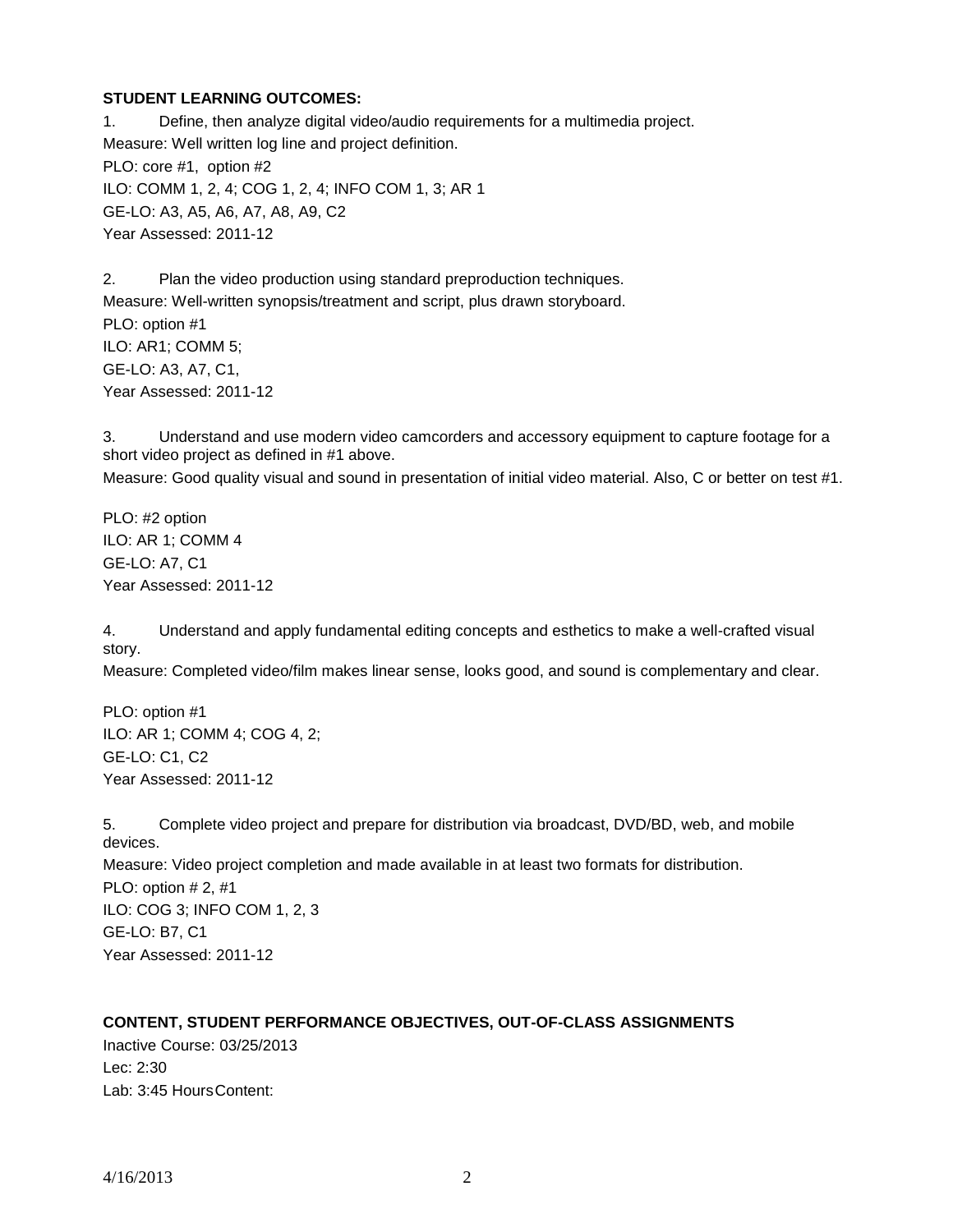Lecture: Introduction to class and Studio DM. Discussion of syllabus, schedule, requirements, and equipment availability/checkout. Examples of student projects. Digital Video basics. Linear non-linear editing. Explanation of final project.

Lab: Lab computer discussion and practice.

Student Performance Objectives (SPO):

Students will understand the scope of the class. Students will be able to use the computers in the digital media a lab

Out-of-Class Assignments:

Assignment: Get the book and read chapter 1, Setting up preferences in the editing software, and 2, the critical settings for good work flow. Review syllabus and schedule.

Lec: 2:30

Lab: 3:45 Hours Content:

Lecture: Movie project steps: Idea/concept, log line

(http://www.scriptologist.com/Magazine/Tips/Logline/logline.html), treatment (excellent forum at www.movietreatments.com/forums/forumdisplay.php?f=6), script, pitch, storyboard, production, postproduction, synopsis (examples at movies-synopsis.blogspot.com/), distribution. See DM 140 modular material. Watch Visions of Light. File types including High Definition. Containers vs. Co-Decs. Compression and temporal considerations. Camera/lens use. Final Cut Pro: Layout, concepts, and settings for system and caches.

Lab: Go here--http://hhh.gavilan.edu/rbeede/DM140Web/DM140Sched.html--and read/watch the material in Steps 1: Writing the Script, 2: Pre-Production, & 3: Production before next Monday.

Student Performance Objectives (SPO):

Students will be able to write a movie Log Line and a short treatment.. Students will be able to set up production steps for a small video production

Out-of-Class Assignments:

Assignment: Continue reading Chapters 1 & 2 in text. Assignment #1a: Write a log line. Prepare for discussion next week. #1b: Write a short treatment.

Lec: 2:30

Lab: 3:45 Hours Content:

Lecture: The video camera: white balance, importance of manual focus and aperture, zoom. Types of shots: pan vs. tracking, close-ups, etc. Basic lighting.

Lab: Log into Atomiclearning.com, Select Resources, then Video Storytelling Guide. Watch the video tutorials in sections on Story, Shots, Camera, and Extras.

Student Performance Objectives (SPO):

Students will explain video camera functions. Students will describe and use various types of shooting techniques. They will be able to construct a short Storyboard.

Out-of-Class Assignments:

Assignment: Continue reading chapter 2 and the Video production material. Assignment #2: Make a storyboard of at least one scene of your final project.

Lec: 2:30

Lab: 3:45 Hours Content:

Lecture: Camera/lens use. White balance, importance of manual focus and aperture, zoom. Watch the video The Cutting Edge

Lab: Script writing basics. See DM 140 schedule and read modules 4, Post-Production at http://hhh.gavilan.edu/rbeede/DM140Web/DM140Sched.html.

Student Performance Objectives (SPO):

Student will understand and set white balance, use manual focus, aperture, and zoom in a way to enhance the artistic image. Student will be able to take a number of clips and work through the post-production process of editing, visual effects, and graphics to produce a satisfactory basic edited movie.

Out-of-Class Assignments:

Assignment: Read by next week and study sections 1 - 13 of the Common Sense Photography outline. Read Chapter 3, How do I Ingest Media into Final Cut Pro.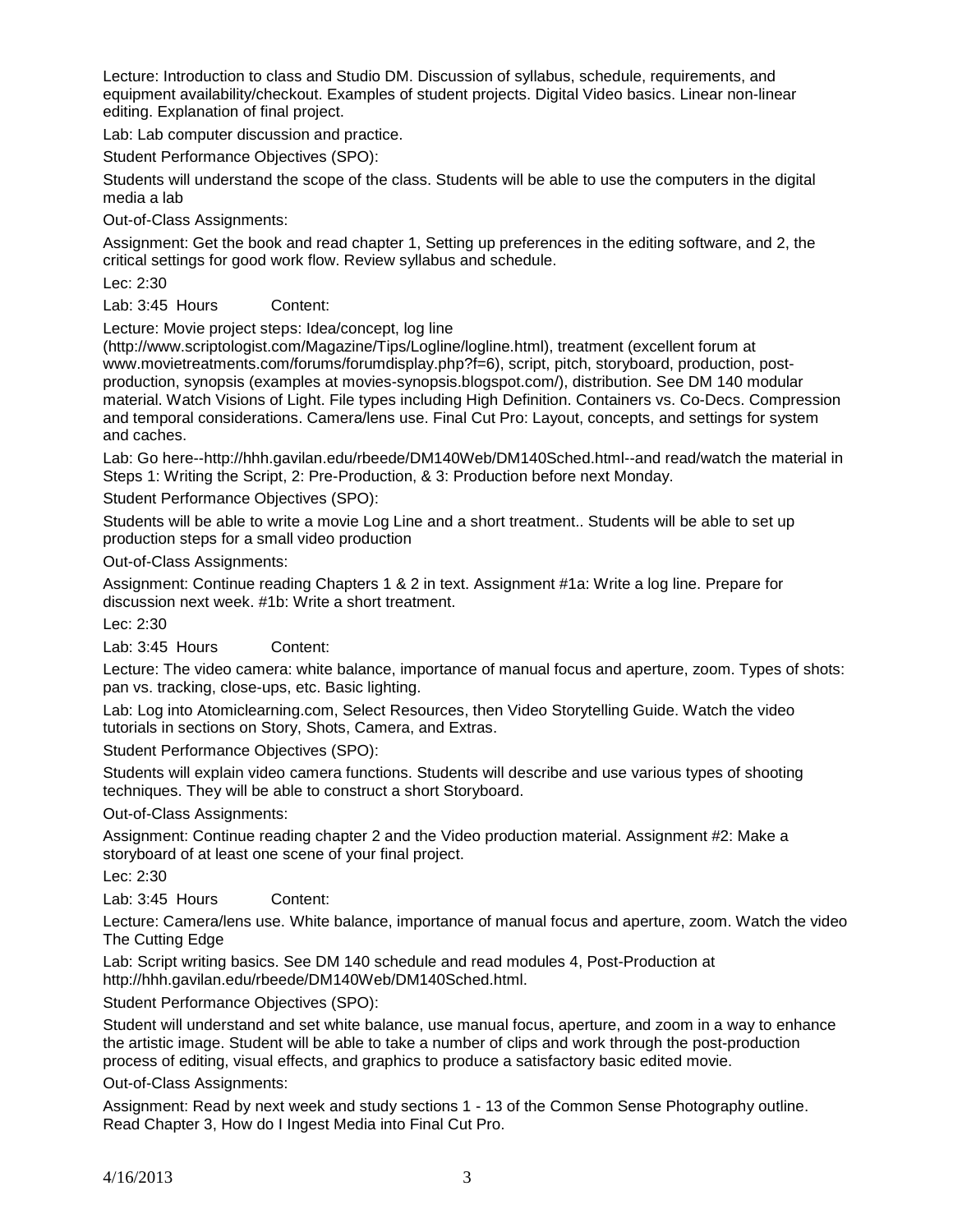Lec: 2:30

Lab: 3:45 Hours Content:

Lecture: Lighting. Sound recording, microphone types and patterns, cables/connectors, and placement concerns. Levels, limiting/compression, and automatic level control. Importance of shooting extra ambient/environmental sound. Watch more of the video The Cutting Edge. Transferring video.

Lab: Create a New video folder on BigDAV drive. Be sure to put your name on it--example: Bob\_Video\_Project-1. File types and special settings.

Copy the AVCHD folder from Class Box/RBeede/DM113\_Project-1 folder to your newly created Folder on the BigDAV hard drive. Be sure to set System and Audio/Video settings before ingesting.

Open FCP, choose Log and Transfer under the File Menu. Make sure the correct clips are in the window on the left. Review clips to find the ones you may need. You do not have to choose all of them. You can add additional ones at any time. Start Ingesting video into Final Cut Pro by adding (dragging) then to the queue.

Student Performance Objectives (SPO):

Student will understand types and patterns of common video oriented microphones enough, so that they will choose the correct microphone for a particular situation. Student will understand mic placement and ambient sound, so that can obtain satisfactory sound for a given situation. Student will understand the basics of lighting a scene, so that they can create interesting and aesthetic cinematography.

Out-of-Class Assignments:

Assignment: Take this crash course in lighting at http://techlearning.com/article/1162. Read chapter 4, Which Editing Technique Fits My Style.

Lec: 2:30

Lab: 3:45 Hours Content:

Lecture: Basic tools for editing in FCP. Basic editing procedures. Editing on the timeline using the Slip, slide, razor blade, roll, and ripple tools. 3 point edits.

Lab: Work through chapter 3, How do I Ingest Media into Final Cut Pro? & 4, Which Editing Technique Fits My Style and do a very basic edit of the material that you just ingested (transferred).

Student Performance Objectives (SPO):

Student will ingest video into the computer from a SD memory card. Student will edit clips together to produce a video story that makes reasonable sense.

Out-of-Class Assignments:

Assignment: Gather people, equipment, make plans, for shooting. Refine story/script. Get camera together. Read manuals for the camera you might want to use. The large HMC40 camcorder reading material is here. The small original HDC-HS100K camcorder manual is here. The New small HDC-TM900 camcorder manual is here.

Read this article on WorkFlow.

Lec: 2:30

Lab: 3:45 Hours Content:

Lecture: Workflow and the art of editing. Creative use of transitions. What they imply. Adding fades and dissolves using opacity.

Lab: Work on the class video. Finish a basic edit so that the story is logical. Trim edit points to add rhythm within timing constrictions. Show instructor.

Student Performance Objectives (SPO):

Student will understand editing workflow and artistic concepts. Student will apply fades and dissolves in an artistic manner. Student will create a logical story from a set of video clips.

Out-of-Class Assignments:

Assignment: #2: Read this interview with editor, Walter Murch. It is found at

http://www.apple.com/pro/profiles/murch/. Write a short 1/2 page commentary on what you read. Read Chapter 5 on sound mixing for video using Final Cut Studio.

Lec: 2:30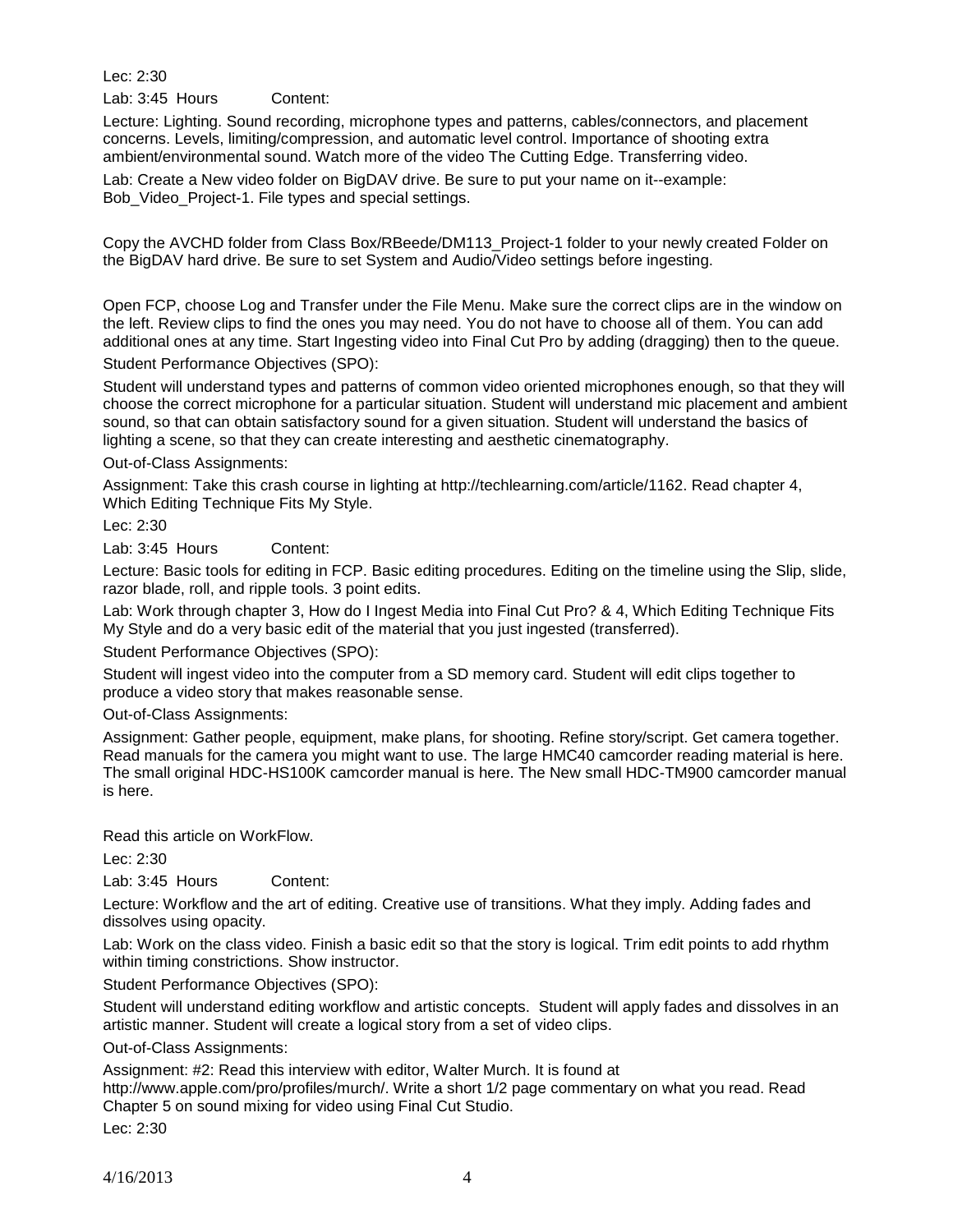Lab: 3:45 Hours Content:

Lecture: Creative use of transitions. Using transitions and setting parameters. Pre-production and production tips for shooting the project.

Lab: Work on your class video. Add transitions. Try both ways of doing a cross dissolve.

Student Performance Objectives (SPO):

Students will add transitions to a basic edited movie, so that the clips are connected and smoothly flow from one scene to another. They will set the transition parameters, so the clip works with the scene content.

Out-of-Class Assignments:

Assignment: Read this short article: Digital Kitchen: Creativity in the Blood about editing of True Blood for HBO. http://www.apple.com/pro/profiles/digitalkitchen/ and review steps 3 & 4 at http://hhh.gavilan.edu/rbeede/DM140Web/DM140Sched.html

### Lec: 2:30

Lab: 3:45 Hours Content:

Lecture: Creating titles, credits, and other motion graphics. Using still photos and montage. Design principles for text on screen. Font types (serif and sans-serif), drop shadows, size, color, and broadcast concerns. Cheating using LiveType for motion graphics.

Lab: Continue editing. Finish class video. Be ready to present to class next week.

Student Performance Objectives (SPO):

Students will create well-designed movie titles and credits.

Out-of-Class Assignments:

Assignment: Read chapters 7 on High end effects compositing, 8 on creating Motion Graphics, and 9 on the use of filters. Continue editing during open lab times. Finish shooting your project video.

Lec: 2:30

Lab: 3:45 Hours Content:

Lecture: Sound. Audio: levels, frequency, voice over, looping, and music.

Lab: Finish basic edit. Mix sound. Add effects if desirable.

Student Performance Objectives (SPO):

Student will be able to explain the basics of sound and its perception (e.g., waves, frequency/pitch, amplitude/volume and loudness, dBs for measurement). They will produce voiceovers and use sound effects in a visual movement to enhance the emotional experience.

Out-of-Class Assignments:

Assignment: Review chapter 5 on sound track editing. Follow these links to watch videos that display sound designers in action.

Lec: 2:30

Lab: 3:45 Hours Content:

Discussion: Completion of class project and working on Final Project.

Lecture: Moving still images. Techniques for fast and slow motion--when to use to enhance realism or emotional value. Compositing and mattes. Using Motion effects, keyframes, and tweening.

Lab: Make sure you have sound and add text for credits and titles to the class project. Add some basic motion effects if needed. Use compositing when necessary.

Finish class project. It should display good editing; sound effects, dialog, and music; titles and credits; stills, and some compositing. Show instructor when complete.

Start ingesting Final Project Clips.

Student Performance Objectives (SPO):

Student will understand and create visual movement. Student will understand the importance of detail in movie making and apply it to a video project. Student will add text titles and credits to a visual story and when necessary, add lower 3rds, text explanations, and scene introductions.

Out-of-Class Assignments: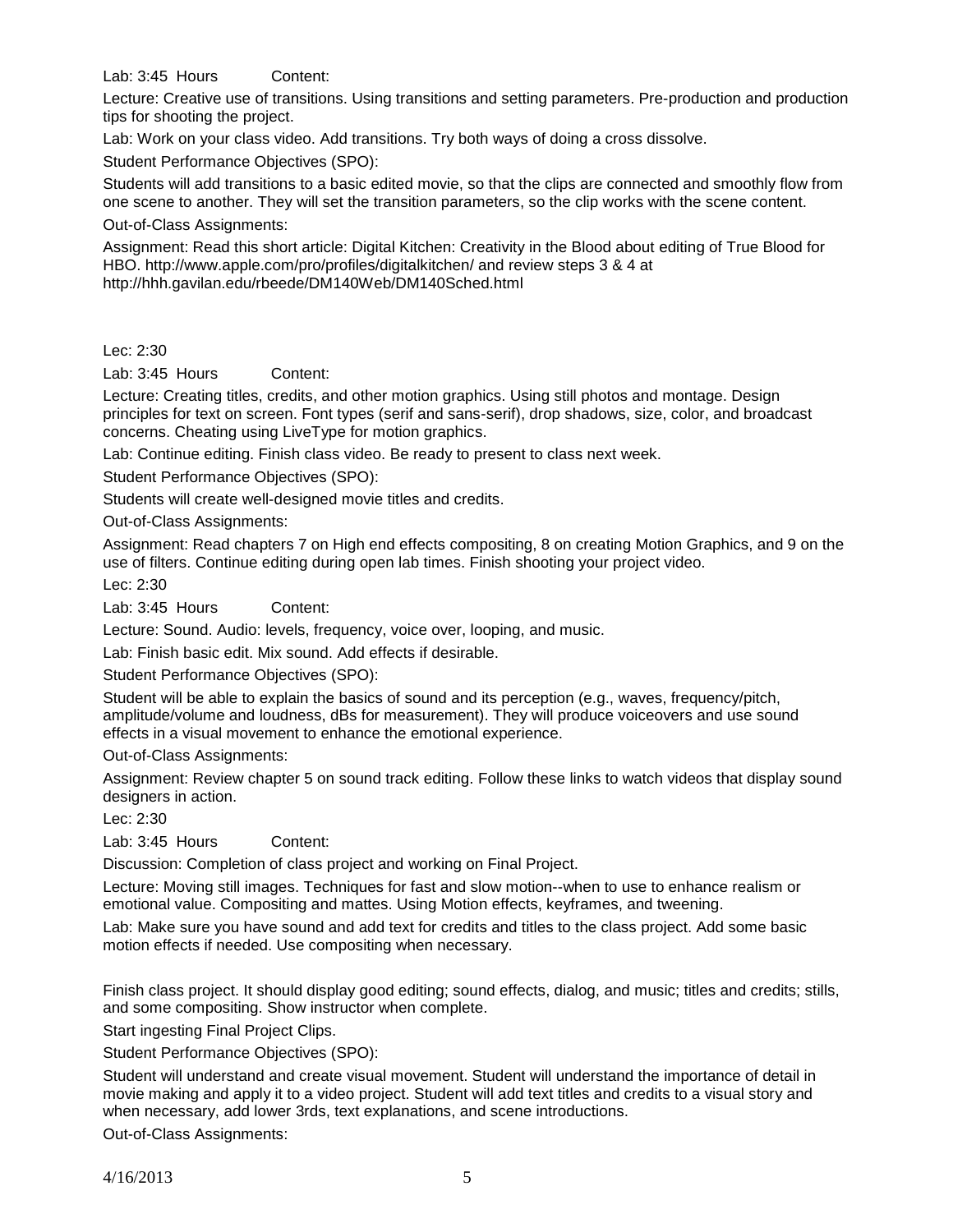Assignment: Review Chapters 1 to 9 and The Cutting Edge. Shoot any scenes needed for completion of your visual story.

Lec: 2:30

Lab: 3:45 Hours Content:

Lecture: Filters and key frames. Color gamut and correction in FCP. Color, luma, and green screen keying.

Lab: Work on Final Project. Do rudimentary color correction and filtering.

Student Performance Objectives (SPO):

Students will apply filtering and color correction to visual imaging. They will understand keyframes and apply them to create visual effects that change over time.

Out-of-Class Assignments:

Assignment: Review your final project and determine what type of motion and basic compositing would enhance your video.

Lec: 2:30

Lab: 3:45 Hours Content:

Lecture: Filter tricks for creating altered environments, emotion enhancement, and dated film looks. Questions on Motion, effects, and compositing.

Lab: Work on Final Project. Continue color correction, add filters for cleaning and/or visual effects. Eliminate background in green screen video using keying.

Student Performance Objectives (SPO):

Student will produce video with consistent color and look. Student will perform a composite of a character against a outdoor background.

Out-of-Class Assignments:

Assignment: Read chapter 10.

Lec: 2:30

Lab: 3:45 Hours Content:

Lecture: Advanced sound design: frequency effects, dynamic control using limiting, compression, and noise reduction. Reverb and environment parameters for more realism.

Lab: Sound track to your project using GarageBand, SoundTrack Pro, or go to freeplaymusic.com. Note the actual music clips that you used. These must go in the credits.

Student Performance Objectives (SPO):

Student will understand basic acoustics and technology used to enhance sound. Student will reduce unwanted ambient sounds in the movie. They will be able to create artificial sonic environments and sound effects. They will design a custom music/sound track.

Out-of-Class Assignments: Read step 4, Post-production, and step 5, Distribution, at http://hhh.gavilan.edu/rbeede/DM140Web/DM140Sched.html

Lec: 2:30

Lab: 3:45 Hours Content:

Lecture: Questions on Motion, filter effects, and compositing. Compression, transcoding, and preparing video for DVD, Blue Ray discs, web streaming, and Smartphones.

Lab: Export your video in H.264 format and burn on a DVD as data file (i.e., not a video DVD) as follows.

When finished editing, Export your movie as a Quicktime conversion (under file menu) and select the size that you need. Do not use a size setting over 720 in either direction. For an example, see web Movie test here. It shows the movie in the "To Studio DM" web page.

Go under the File menu, choose Export using QuickTime conversion. Set up the Video and Audio parameters as illustrated by these screen prints: QT1, QT2, QT3, QT4. I used a size that works very well for full HD video. Keeping size small is one of the best ways to reduce download problems.

Now make sure your movie is placed in your web site Root folder and in the Media folder.

Make a copy of your movie using name DM113 YourName Sp11-Final. Test your movie to see that it looks GOOD. Have someone else test it too!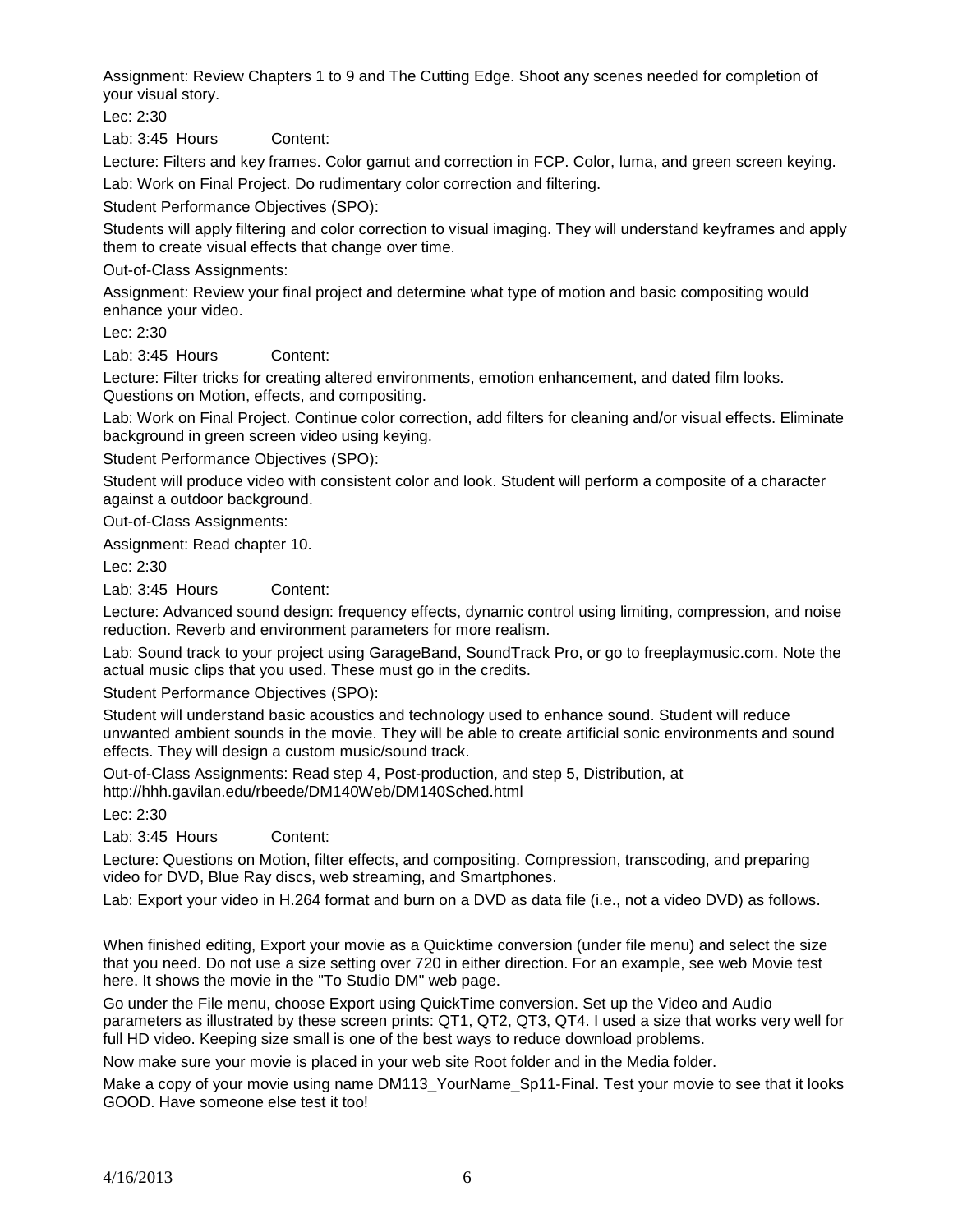Insert a DVD and Copy the movie to the DVD or the window that it will come up. We will have enough time on Final's day to do this, but we will not have enough time to finish your editing. In other words, make sure it is done!

Student Performance Objectives (SPO): Students will understand various codecs for distribution and transcode their video project for display on DVDs, Smartphones, and in-classroom display.

## Out-of-Class Assignments:

Assignment: Work on Final Project format conversion for the final presentation.

Lec: 37:30 Lab: 56:15 Hours Content: Student Performance Objectives (SPO): Out-of-Class Assignments:

2 HoursFinal

# **METHODS OF INSTRUCTION:**

- Hybrid Online

# **METHODS OF EVALUATION:**

CATEGORY 1 - The types of writing assignments required:

Percent range of total grade: 20 % to 30 %

- Written Homework
- Reading Reports
- Term or Other Papers

If this is a degree applicable course, but substantial writing assignments are not appropriate, indicate reason:

- Course primarily involves skill demonstration or problem solving

CATEGORY 2 -The problem-solving assignments required:

Percent range of total grade: 10 % to 40 %

- Field Work
- Quizzes
- Exams
- Other: Project

CATEGORY 3 -The types of skill demonstrations required: Percent range of total grade: 30 % to 40 %

- Class Performance/s
- Field Work
- Performance Exams

CATEGORY 4 - The types of objective examinations used in the course: Percent range of total grade: 20 % to 30 %

- Multiple Choice
- True/False
- Matching Items
- Completion
- Other: Writing explanation of concept